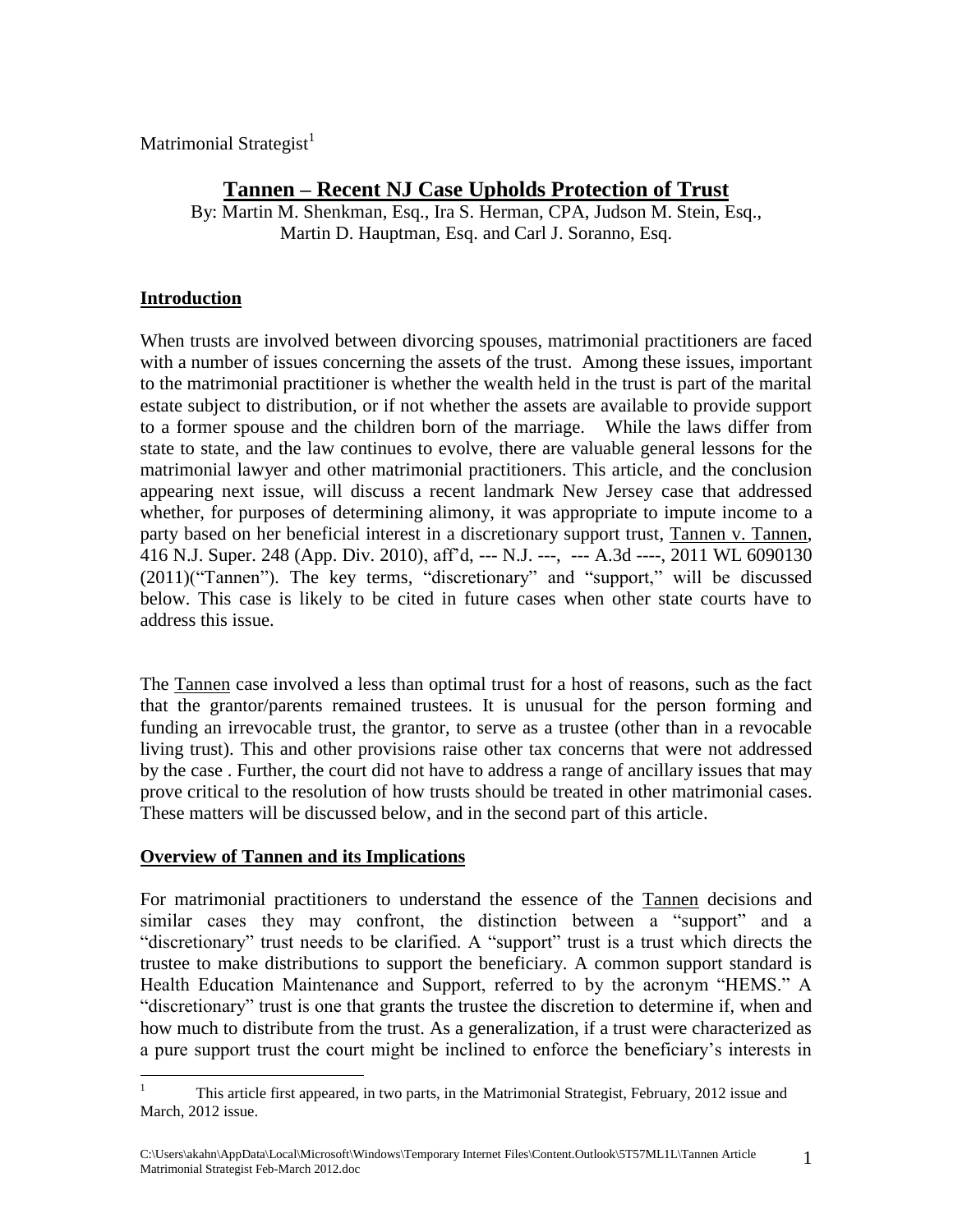the trust in a matrimonial action. If the trust is a pure discretionary trust, the courts would be hard pressed to find an interest to enforce and the trust should not be reachable. In reality, many trusts are combinations of the two standards, and that makes the decision process murkier.

The significance of the Tannen decision is the rejection of the Restatement Third of Trusts that a discretionary trust can be enforced as a support trust (based on the notion that the trustee must act in the best interests of the beneficiary). Instead, the decision reaffirmed that New Jersey will follow the Restatement Second of Trusts position that a purely discretionary trust will be honored as giving the trustee unfettered discretion to distribute or not distribute, regardless of the support needs of the beneficiary. This is important in areas far beyond matrimonial disputes. It is important in debtor/creditor situations as well. It is also very important in the area of asset protection for trust beneficiaries who may otherwise qualify for governmental benefits such as Medicaid.

There is a distinction between third party funded discretionary trusts (which should be effective against creditors) and self funded (or self settled) discretionary trusts (which should not be effective against creditors unless the trust was formed in Delaware, Nevada, South Dakota, Alaska or a limited number of other states that have enacted asset protection trust legislation.

In Tannen, there was an aspect of self funding in that the ex-spouse/beneficiary conveyed the marital home (which had been titled to her) to the trust. The decision does not address that fact. While effective with regard to the assets that were funded by the exspouse/beneficiary's parents, the spouse/beneficiary conveyed the marital home to the trust. As such, the court should have considered whether the trust should not have been effective with regard to the marital home and the consequences thereof. Also, is there a quantum of self-funding that might warrant treating the trust as entirely ineffective, not only as to the assets funded, but as to all assets.

### **Situs – Which Jurisdiction is Used and Which Should Govern**

Another lesson from Tannen is that greater care should be exercised to proactively plan to use a purely discretionary trust in a jurisdiction which has adopted the Restatement Second of Trusts view. Ideally, the client should have the situs of the trust planned from inception to be in a jurisdiction with more favorable laws.

The choice of jurisdiction raises a host of issues. What if the trust was formed in New York and the parties at the time of divorce reside in New Jersey? Which state law governs? Depending on the facts involved, the intentions of the grantor may not be honored and may be subject to the forum state's choice of law provisions and the discretion of the court subjecting the trust to unpredictable results.

Many sophisticated trusts are intentionally designed to have a situs and governing law in Delaware, Nevada, Alaska, or South Dakota, which states have tax, property, trust and other laws that were enacted to be very favorable to trusts. In most instances this will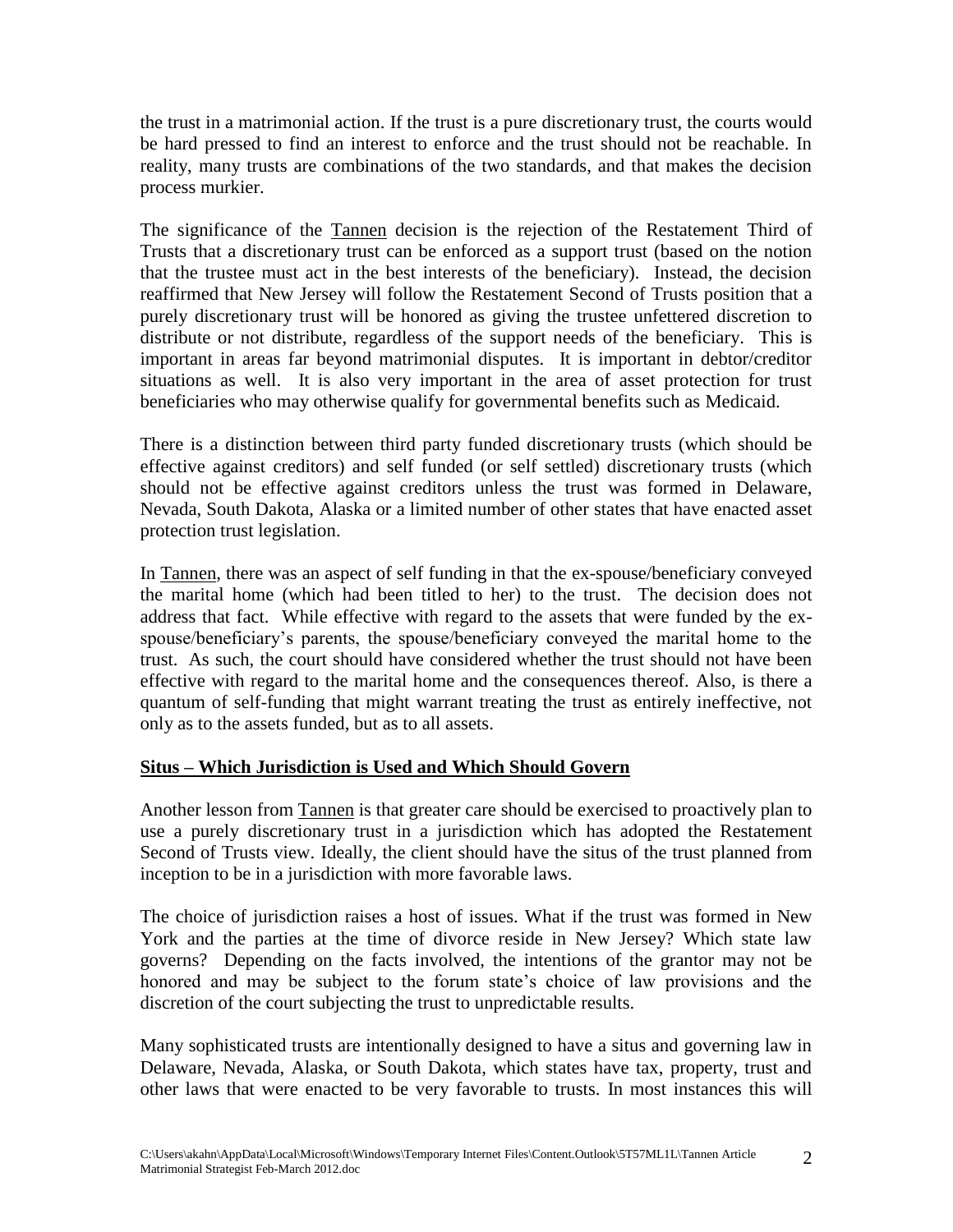include the designation of an institutional trustee in the desired state. But even with this and other precautions, will the Full Faith and Credit clause of the Constitution apply to prevent application of these more favorable laws to a grantor domiciled in another state?

### **Tannen Does Not Mean a Slam Dunk that Every Trust is Protected**

Some matrimonial attorneys will be lulled into concluding that any trust should provide protection in the event of a divorce, certainly one that appears to be discretionary in nature. However, the analysis is much more complex than that. Practitioners who merely assume a discretionary trust cannot be pierced may well miss a significant opportunity for their client if their analysis of the trust and surrounding circumstances is too superficial. Tannen, while an important case, addresses only a small part of the issue when dealing with trusts.

#### **What Rights does the Ex-Spouse/Beneficiary have Under the Trust Instrument**

Practitioners should begin the trust review process by evaluating the exspouse/beneficiaries rights and powers under the trust instrument. If they significantly exceed the control and access which the spouse/beneficiary had in Tannen there may well be a basis to distinguish Tannen (or whatever cases are applicable in your jurisdiction).

The analysis of the ex-spouse/beneficiary rights should not be limited to only what distributions he or she actually received. The Appellate Division, in Tannen, at 263, quoted , Aronson v. Aronson, 245 N.J. Super. 354 (App. Div. 1991), as follows: "The issue is not actual receipt of funds but access to them. So long as the spouse has the ability to tap the income source…whether he or she actually obtains the cash in hand is inconsequential."

The trust document that was addressed in Tannen included a restriction preventing the beneficiary from forcing a distribution that was influential in the court reaching its decision: "(C) Notwithstanding any other provision in this Trust Agreement to the contrary*,* it is the express intention of the Grantors in creating this Trust that the beneficiary shall not be permitted, under any circumstances, to compel distributions of income and/or principal prior to the time of final distribution." Tannen, at 256,

Other factors which might be relevant to consider:

 Crummey or annual demand powers (see also below) provide the ex-spouse beneficiary the right to withdraw gifts made to the trust. Crummey v. Comm'r, 397 F2d 82 ( $9<sup>th</sup>$  Cir. 1968). If the beneficiary had the unfettered right during the marriage to withdraw 100% of the gift transfers made to the trust, should that affect the shield afforded by the trust? While most or perhaps all estate planners might argue no, this issue was not addressed in Tannen. What if the Crummey power existed for ten years prior to the marriage and only one year during the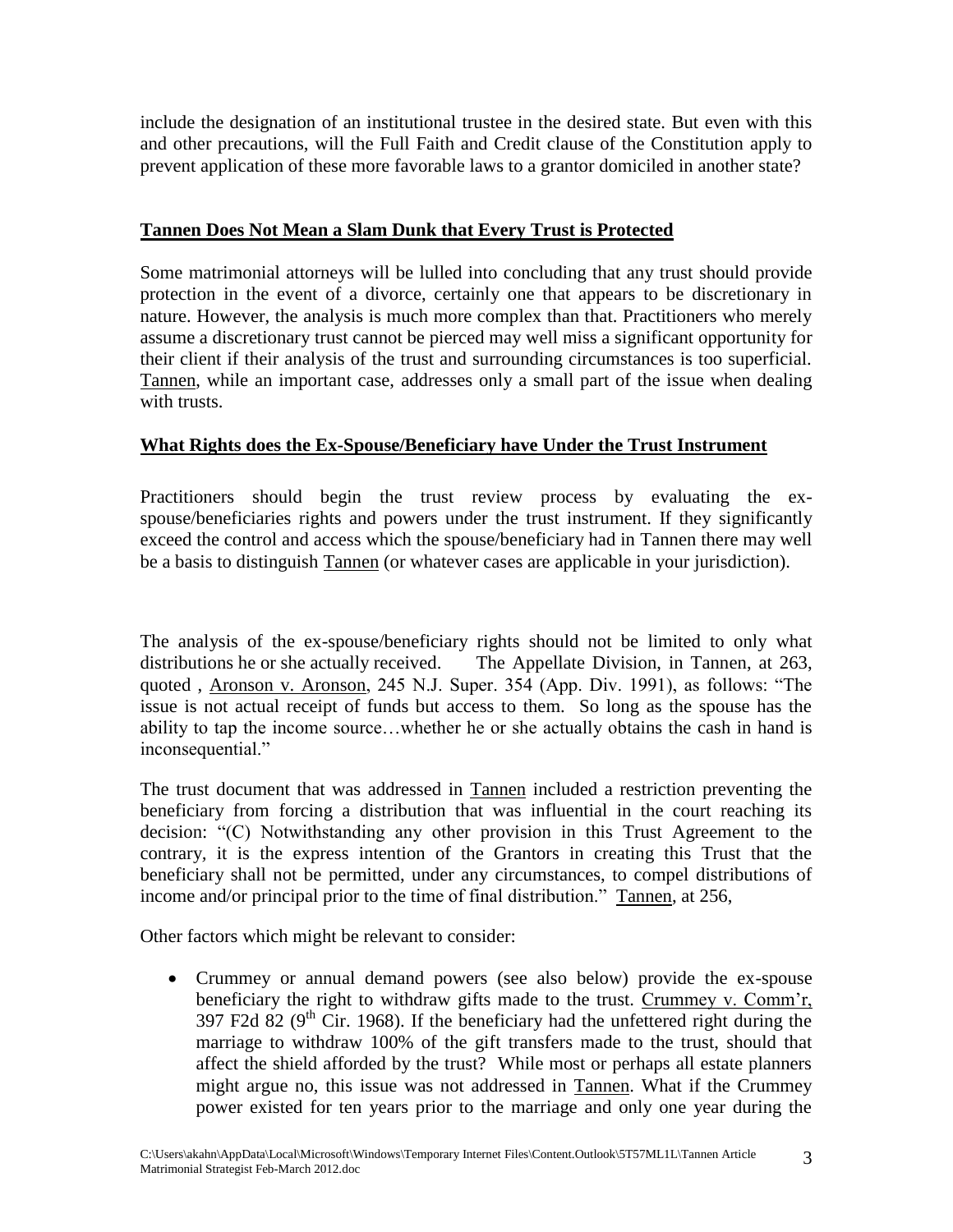marriage? There is a more complex structure for many Crummey powers that is intended to avoid the release of a general power, called a "hanging power." This technique results in a potentially significant portion of the annual gifts remaining in limbo ("hanging") and hence reachable during such period by the beneficiary holding the power. Example: In year one Mom makes a gift of \$13,000 to the trust and the ex-spouse/beneficiary is given the right to withdraw up to \$13,000 (the annual gift exclusion). However, nothing is withdrawn. At the end of year one \$5,000 of the \$13,000 gift lapses but the remaining \$8,000 hangs until it can lapse at the rate of the greater of \$5,000 or 5% of the trust corpus. For trusts that have received annual gifts over many years, the amount "hanging" that the exspouse can reach could be significant.

- If the trust holds stock in an S corporation the trust may be characterized as a Qualified Subchapter S Trust ("QSST") to preserve the corporation's tax favored status. A QSST must currently distribute (or be required to distribute) all of its trust accounting income to the income beneficiary. This means that any income, as determined under the trust instrument and local law, received by the trust, must be actually distributed (or be required to be distributed) at least annually. Such a trust may afford no protection over income, but perhaps might afford some protection over corpus. In contrast, a grantor trust, or an Electing Small Business Trust ("ESBT") which too can hold S corporation stock are not required to make distributions. Query, would the results be different?
- A Florida court evaluated the consequences of a trustee abdicating certain fiduciary responsibilities, the beneficiary serving as trustee, and other powers, on the ability of creditors to reach a third party settled trust and upheld the trust. While favorable to trusts, the holding does not rule out such challenges from succeeding with different facts. Miller v. Kresser, 2010 Fla. App Lexis 6152 (Fla. 4th DCA 2010).

There are a host of other factors that may arise depending on the structure of the trust.

#### **Might Rights Be Inferred under the Reciprocal Trust Doctrine**

In some instances parents will establish trusts for their children and name sister as sole trustee of brother's trust, and brother as sole trustee of sister's trust. Clearly brother has no rights as trustee over his trust. But might there be another line of attack? The reciprocal trust doctrine is a legal doctrine recognized in the tax law for more than four decades. It addresses the establishment of similar trust and unwinding or uncrossing them. U.S. v. Grace, 395 316 (1969); PLR 9643013; PLR 200426008. Might there be merit to an argument that if brother has sole discretion over an identical trust for sister,

4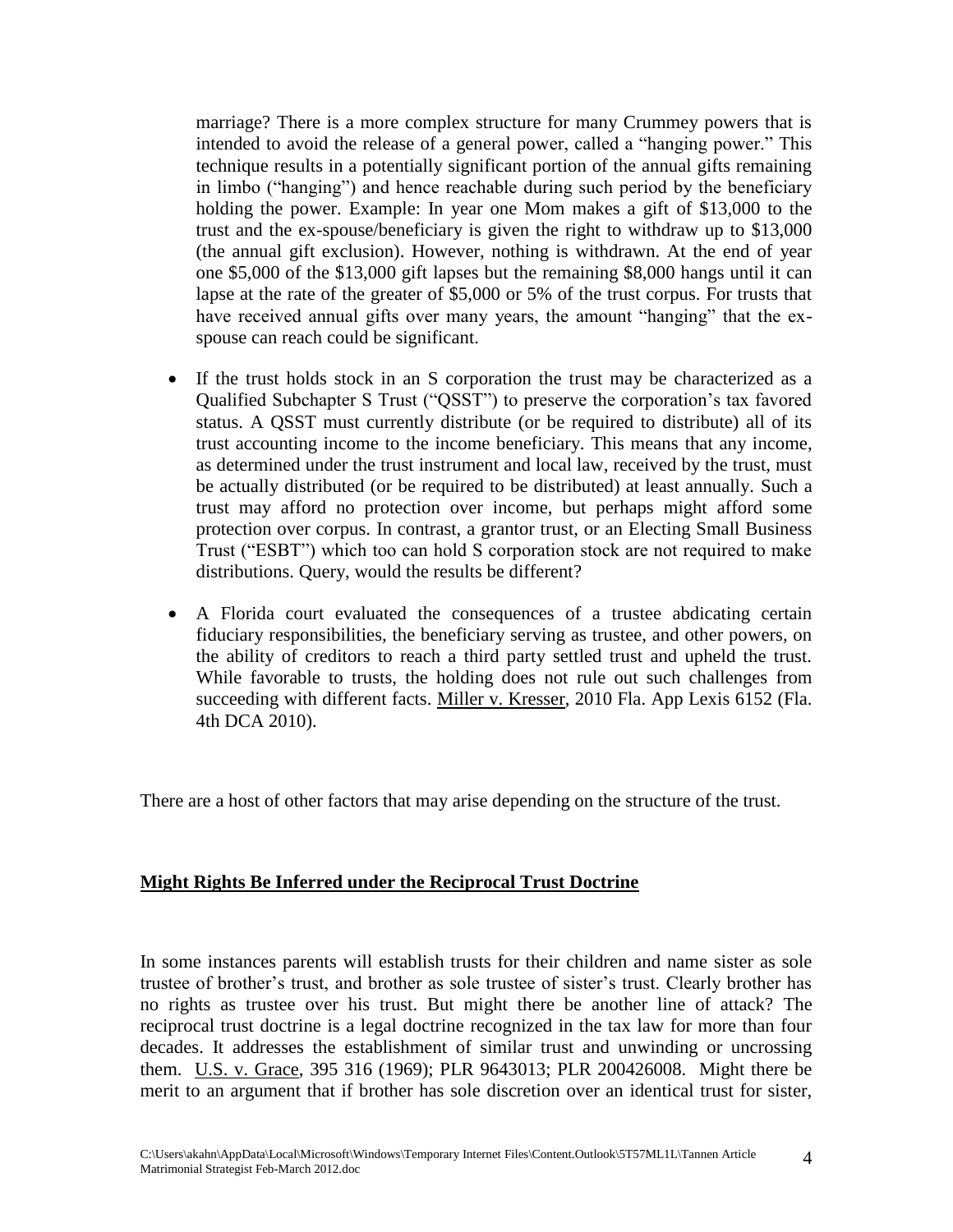that he could force her to distribute what he wishes to him by refusing to distribute to her? Might a matrimonial court be persuaded by the similar concepts that have convinced courts to unravel mirror-image trusts for tax purposes?

This article will be concluded in the next issue.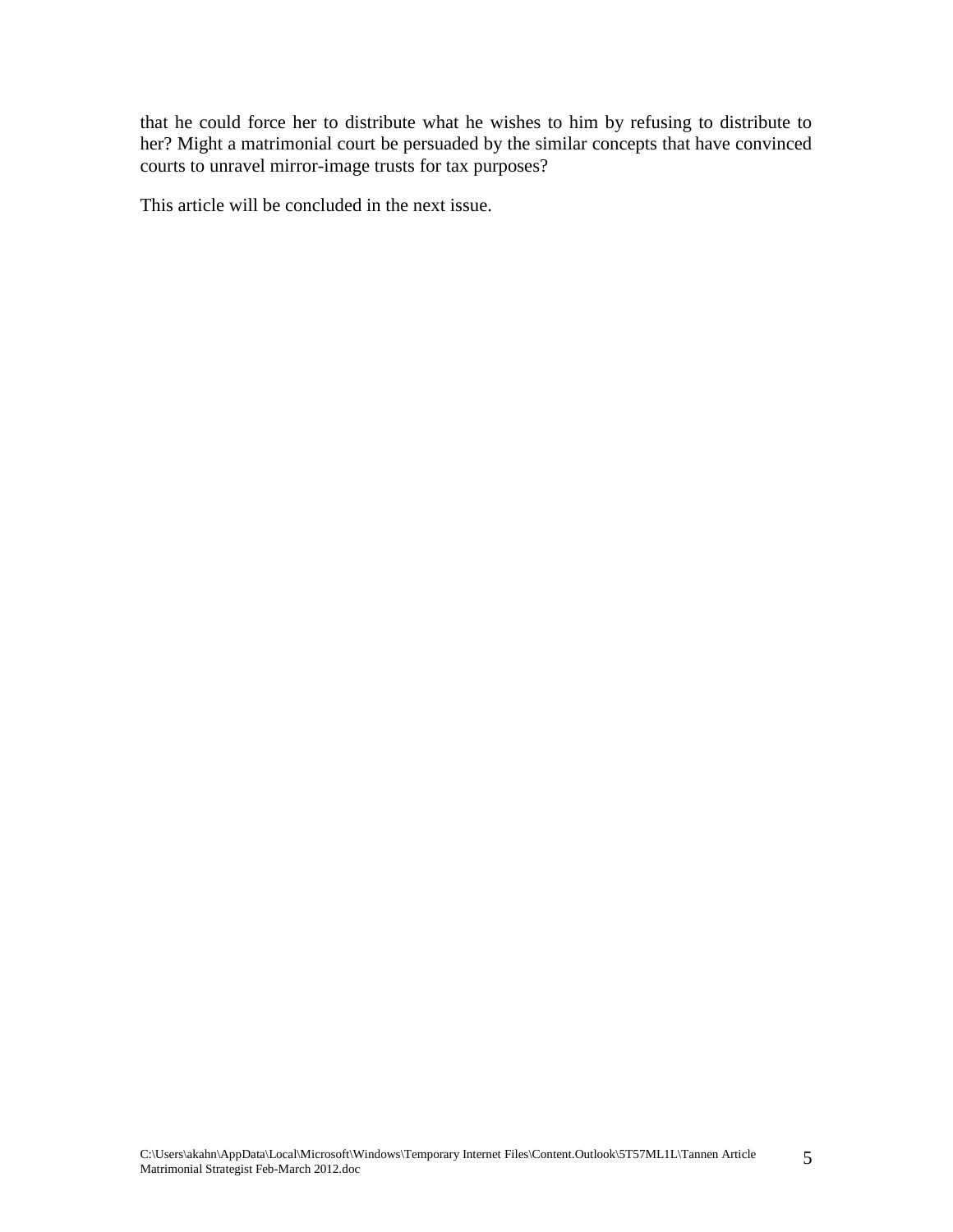## **Tannen – Recent NJ Case Upholds Protection of Trust**

By: Martin M. Shenkman, Esq., Ira S. Herman, CPA, Judson M. Stein, Esq., Martin D. Hauptman, Esq. and Carl J. Soranno, Esq.

This article concludes the article from the last issue

#### **How Was the Trust Operated and Maintained**

Practitioners must analyze the operations of the trust. Advice of estate planning counsel and a CPA specializing in trust income tax planning and compliance are essential to carry out this task properly. Consider whether the trust has historically been operated and maintained in accordance with its terms? If the trustee did not bother with the most basic indicia of an independent and valid trust, e.g., the establishment of a trust bank account, perhaps the Court can be convinced that the ex-spouse/beneficiary should not be permitted to hide behind the shield of a trust he himself disregarded, in an effort to prevent his wife and children from having benefit of the assets of that trust considered in determining support and maintenance.

Courts have disregarded corporations when shareholders have used the corporation as a personal pocket book or disregarded the corporate form. Courts have extended the corporate veil-piercing to limited partnerships under certain conditions, and there has been discussion of extension of the concept to limited liability companies. Perhaps it can be argued that similar veil-piercing principles can be applied to trusts. Canter v. Lakewood of Voorhees, A-1795-10, New Jersey Law Journal, 205 N.J.L.J. 117, July 4, 2011. According to the Court in Canter, "[v]eil-piercing may apply when a partner's actions exceed the bounds of N.J.S.A. 42:2A-27b, which creates a "safe harbor" for activities such as being a shareholder or general partner, consulting with a general partner, or being the partnership's contractor, agent or employee. . . . It may also apply where the limited partner dominates the partnership and uses it to perpetuate fraud or injustice." If a ex-spouse/beneficiary serves as a co-trustee and completely disregards the formalities of a trust, but foists it as a barrier in the divorce, might that be a comparable to the Canter arguments?

Some factors which practitioners might consider in the analysis, and which many trusts inadequately address, might include:

- Does the trust have its own bank account? Are funds commingled?
- Has the trust made disbursements that were not legitimate trust expenditures.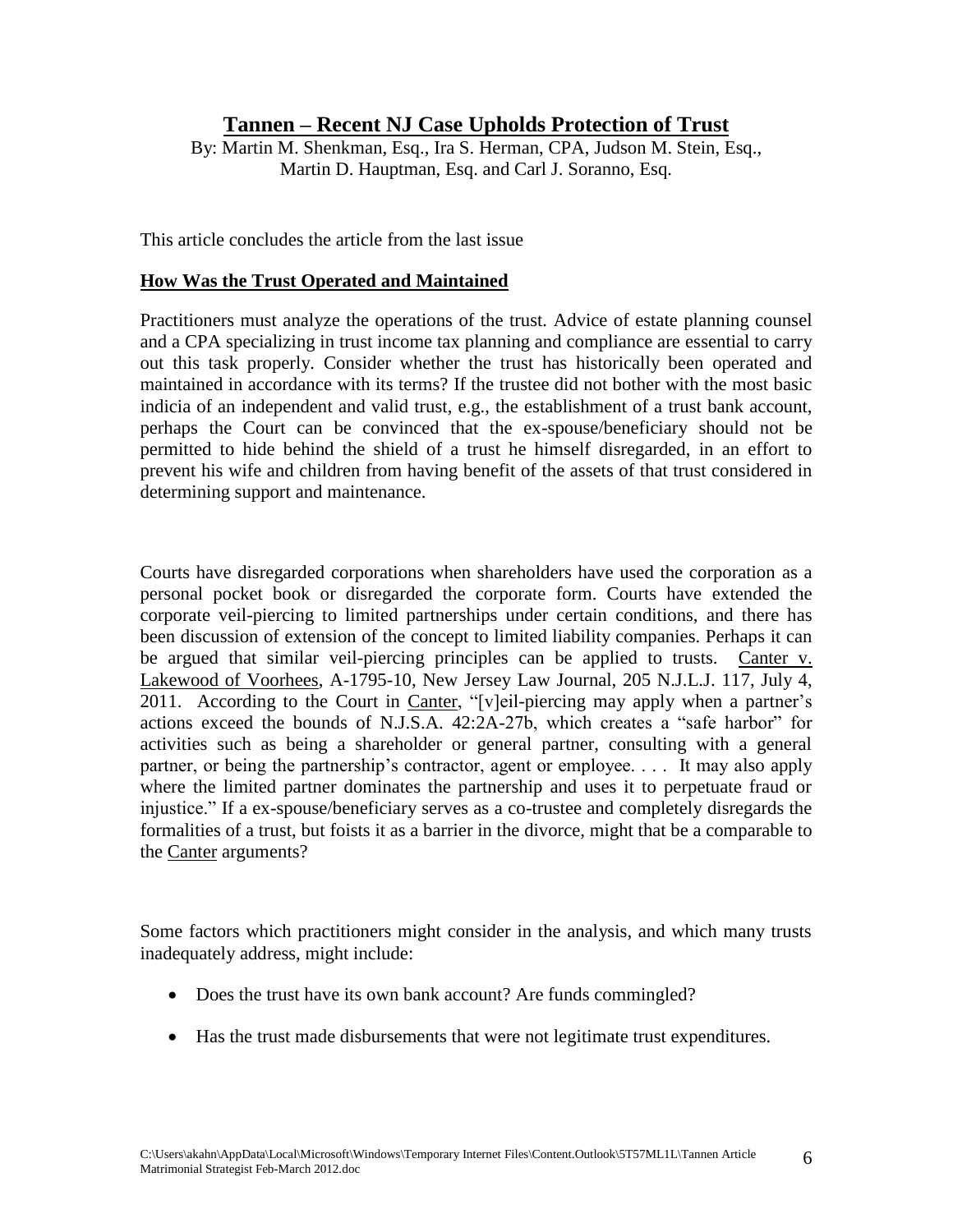- If the trust holds assets, such as insurance, are the correct persons listed as trustees on the insurance company records. In some instances insurance companies might not update their records from the initial trustees.
- Have appropriate gift tax returns been filed?
- Have assets been properly transferred to the trust? Too often tax returns may reflect that a trust owns an interest n a business entity but the requisite entity documents (e.g., assignments, operating agreements) have never been completed.
- Have appropriate Form 1041 income tax returns been filed? Were the Forms K-1s properly issued? Were the appropriate or required schedules attached (e.g., a split-dollar loan statement).
- Annual demand or "Crummey" powers are rights included in many trusts that afford the beneficiary the opportunity to withdraw gifts made to the trust each year up to the amount of the annual gift exclusion (see above). The purpose of this is to qualify gifts to the trust for the annual gift exclusion. Practitioners should ascertain whether the trustees issue these notices in conformity with the requirements of the trust.
- Have distributions from the trust followed the mandates contained in the trust instrument? For example, if a trust mandates that only income can be paid out to the ex-spouse/beneficiary, were distributions limited to that criteria? What if the trust provides that a particular beneficiary has an income (or other) interest but distributions are not made consistent with that right.

What quantum of disregard of trust formalities is tolerable before a court should prevent the ex-spouse/beneficiary from using the trust as a shield? While it seems clear that the more trust formalities that are respected the more likely it should be that a court would respect the trust, there are no bright line rules. Another issue that will undoubtedly arise, is what happens when the bank account was formed and Crummey powers issued the week after the Complaint was filed?

#### **Spendthrift Trusts are Not Always Bullet Proof**

A spendthrift clause is an almost ubiquitous trust provision that seeks to prevent the trust beneficiary from alienating, pledging or assigning the assets or income of the trust. It is an important component of the asset protection benefits many trusts endeavor to provide.